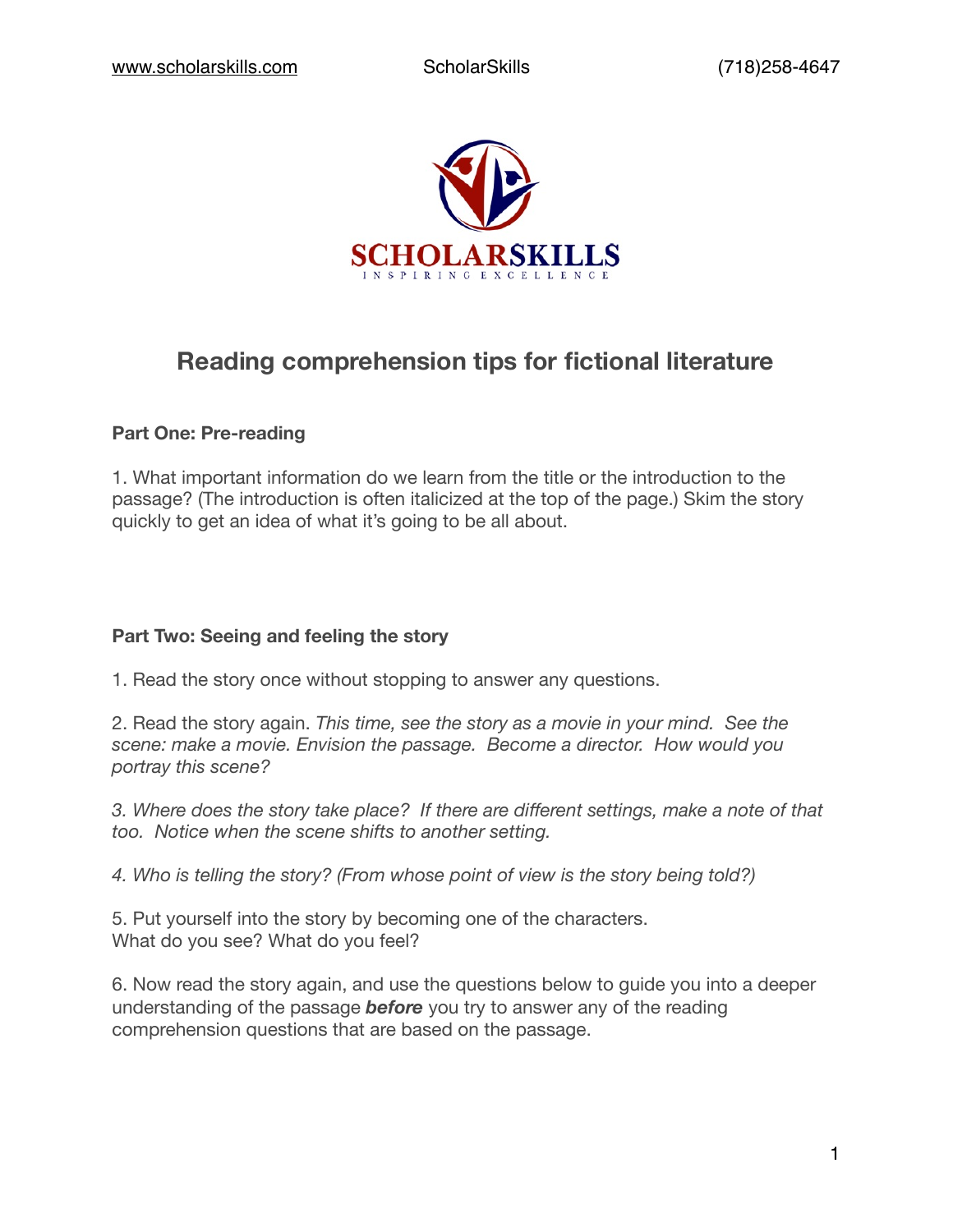# **Part Three: Outlining the sequence of events**

- 1.What is the sequence of events?
- 2. How does the story develop from section to section?

3. What changes? For example: Is there a new development? Or, is there a change in a character's actions or thoughts? Or does a new event occur?

- 4. When does the change take place?
- 5. Why does the change take place?
- 6. What happens because of the change in the story?

### **Part Four: Focusing on the main characters**

- 1. Who are the main characters?
- 2. What is the relationship like between them? Are they related in any way?

### **Part Five: "Getting into" the main character**

1. What's going on inside the main character's mind?

2. How does the writer help you to "see inside the character's mind?" What words does the writer use to express the character's deepest desire or character traits?

3. What is the character like? What qualities or characteristics best describe him or her?

- 4. Do you like this character?
- 5. Why is the character so important to the story?